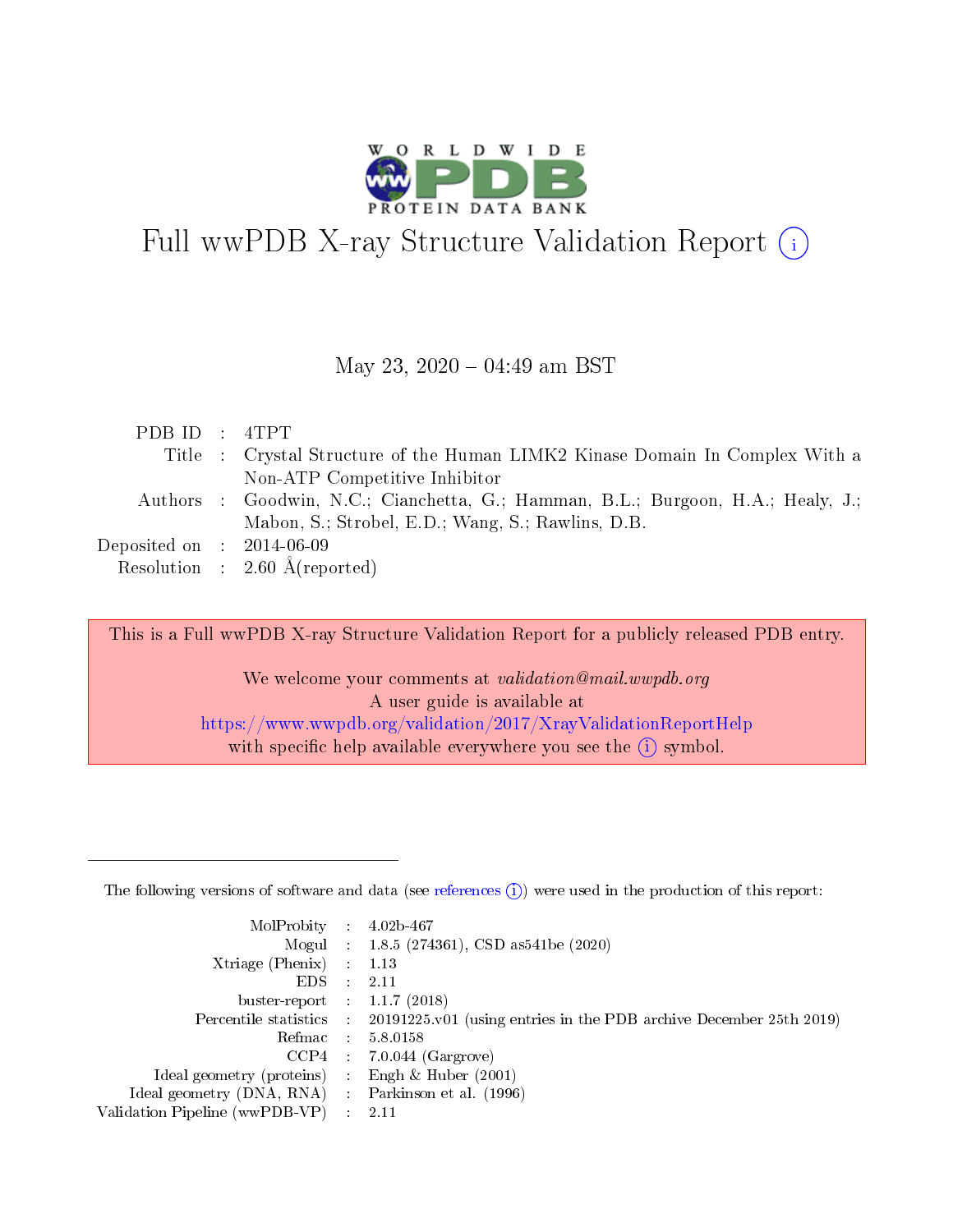# 1 [O](https://www.wwpdb.org/validation/2017/XrayValidationReportHelp#overall_quality)verall quality at a glance  $(i)$

The following experimental techniques were used to determine the structure: X-RAY DIFFRACTION

The reported resolution of this entry is 2.60 Å.

Percentile scores (ranging between 0-100) for global validation metrics of the entry are shown in the following graphic. The table shows the number of entries on which the scores are based.



| Metric                | Whole archive<br>$(\#\text{Entries})$ | Similar resolution<br>$(\#\text{Entries},\,\text{resolution}\,\,\text{range}(\textup{\AA}))$ |  |  |
|-----------------------|---------------------------------------|----------------------------------------------------------------------------------------------|--|--|
| $R_{free}$            | 130704                                | $3163(2.60-2.60)$                                                                            |  |  |
| Clashscore            | 141614                                | $3518(2.60-2.60)$                                                                            |  |  |
| Ramachandran outliers | 138981                                | $3455(2.60-2.60)$                                                                            |  |  |
| Sidechain outliers    | 138945                                | $3455(2.60-2.60)$                                                                            |  |  |
| RSRZ outliers         | 127900                                | $3104(2.60-2.60)$                                                                            |  |  |

The table below summarises the geometric issues observed across the polymeric chains and their fit to the electron density. The red, orange, yellow and green segments on the lower bar indicate the fraction of residues that contain outliers for  $>=3, 2, 1$  and 0 types of geometric quality criteria respectively. A grey segment represents the fraction of residues that are not modelled. The numeric value for each fraction is indicated below the corresponding segment, with a dot representing fractions <=5% The upper red bar (where present) indicates the fraction of residues that have poor fit to the electron density. The numeric value is given above the bar.

| Mol | ${\bf Chain \mid Length}$ | Quality of chain |    |    |
|-----|---------------------------|------------------|----|----|
|     | $303\,$                   | 87%              | 5% | 8% |
|     | 303                       | $\%$<br>89%      |    | 9% |

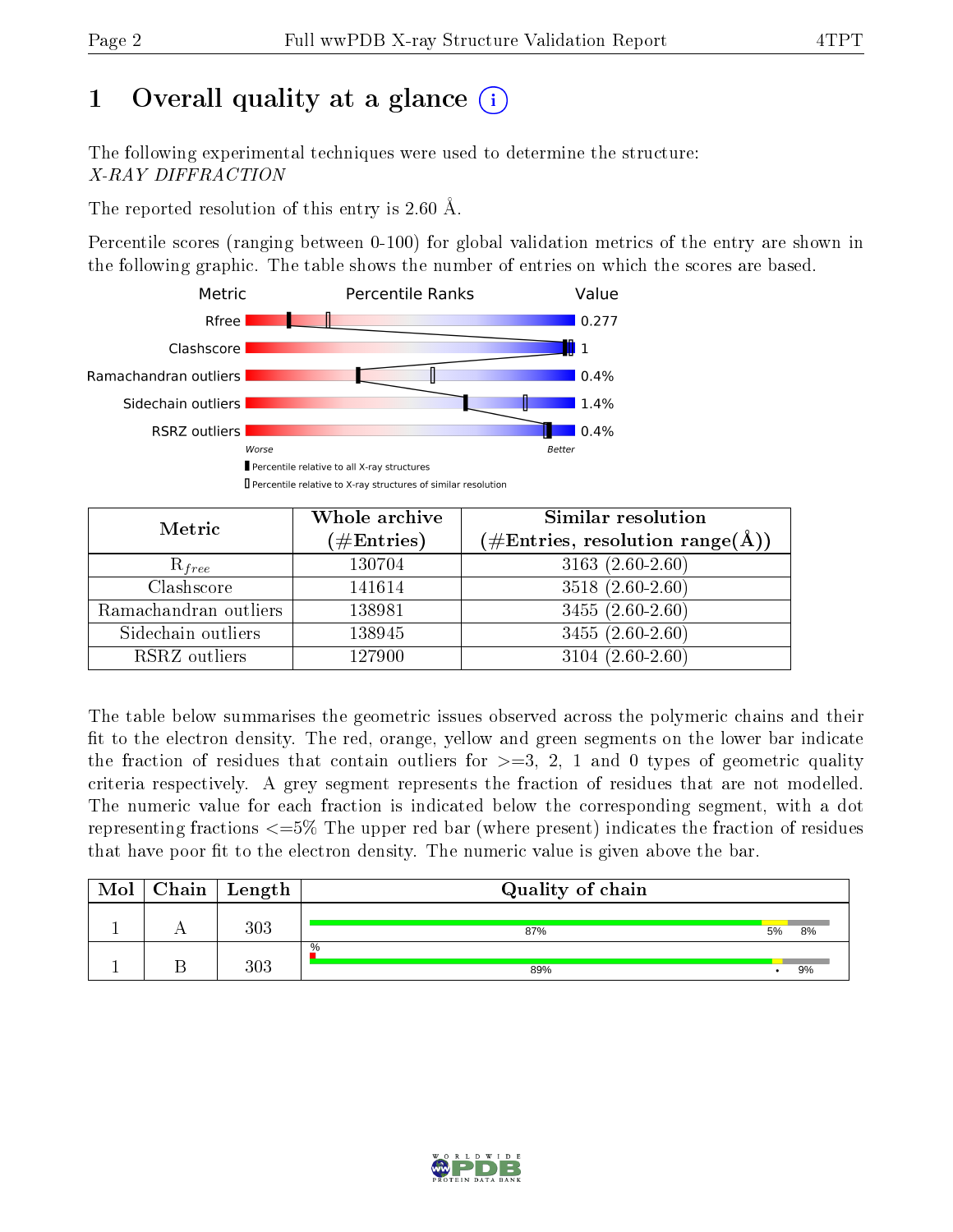# 2 Entry composition (i)

There are 3 unique types of molecules in this entry. The entry contains 4509 atoms, of which 0 are hydrogens and 0 are deuteriums.

In the tables below, the ZeroOcc column contains the number of atoms modelled with zero occupancy, the AltConf column contains the number of residues with at least one atom in alternate conformation and the Trace column contains the number of residues modelled with at most 2 atoms.

Molecule 1 is a protein called LIM domain kinase 2.

| Mol | Chain   Residues | Atoms         |                                                      |     |  |       | $\rm ZeroOcc \mid AltConf \mid Trace$ |  |  |
|-----|------------------|---------------|------------------------------------------------------|-----|--|-------|---------------------------------------|--|--|
|     | 279              | Total<br>2219 | 1442 361 399                                         |     |  | $-17$ | 40                                    |  |  |
|     | 277              | Total<br>2198 | $\overline{C}$ and $\overline{C}$<br>1430 354 397 17 | - N |  |       | 38                                    |  |  |

• Molecule 2 is N-{4-[(1S)-1,2-dihydroxyethyl|benzyl}-N-methyl-4-(phenylsulfamoyl)benzami de (three-letter code: 35H) (formula:  $C_{23}H_{24}N_2O_5S$ ).



|  | Mol   Chain   Residues | Atoms                 |        |  |  | $ZeroOcc \   \$ AltConf |  |  |
|--|------------------------|-----------------------|--------|--|--|-------------------------|--|--|
|  |                        | Total C N O S         |        |  |  |                         |  |  |
|  |                        | $31$ $23$ $2$ $5$ $1$ |        |  |  |                         |  |  |
|  |                        | Total C N O S         |        |  |  |                         |  |  |
|  |                        | 31.                   | 23 2 5 |  |  |                         |  |  |

Molecule 3 is water.

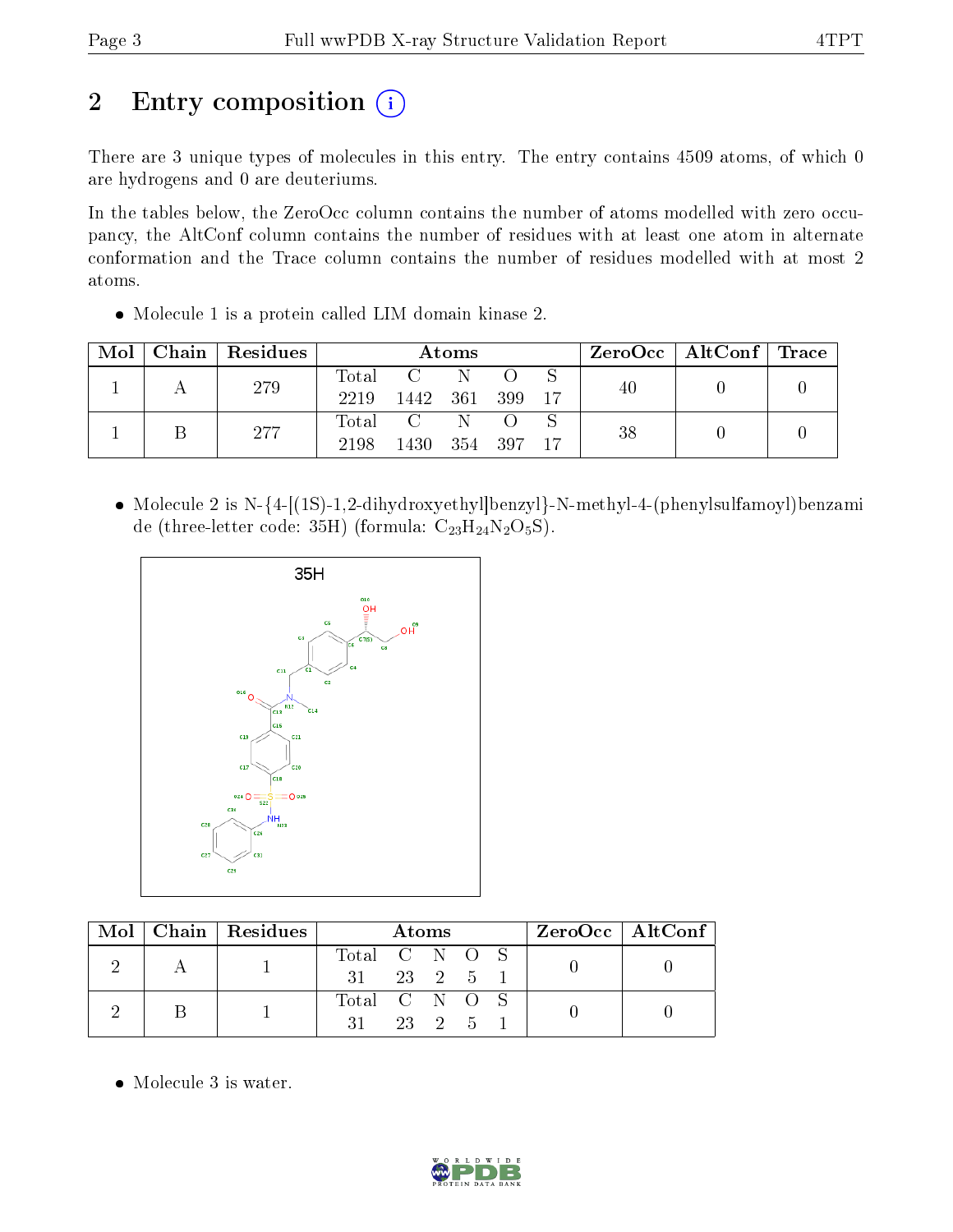|  | $Mol$   Chain   Residues | Atoms                | ZeroOcc   AltConf |  |
|--|--------------------------|----------------------|-------------------|--|
|  | 13                       | Total O<br>13<br>-13 |                   |  |
|  |                          | Total                |                   |  |

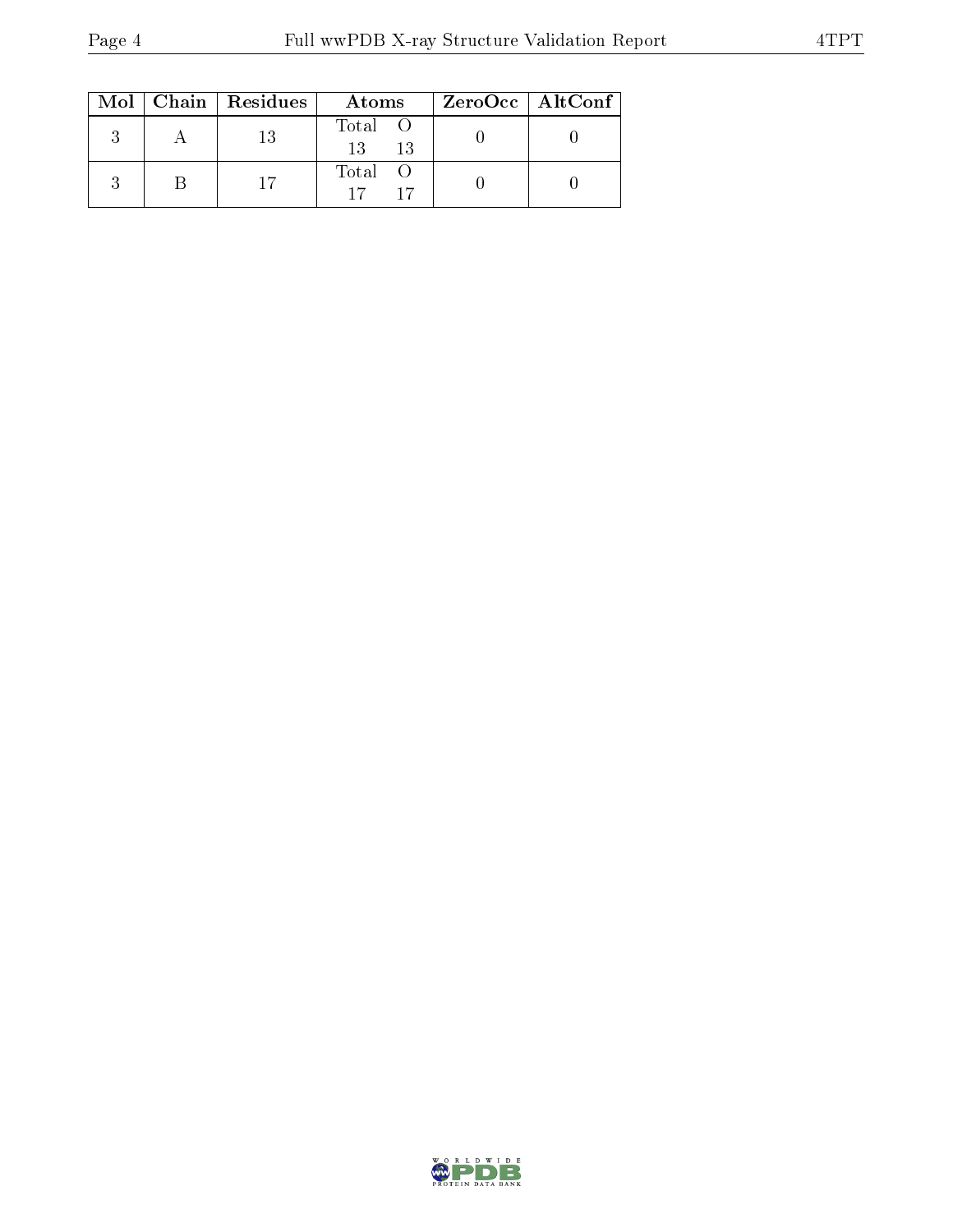# 3 Residue-property plots  $(i)$

These plots are drawn for all protein, RNA and DNA chains in the entry. The first graphic for a chain summarises the proportions of the various outlier classes displayed in the second graphic. The second graphic shows the sequence view annotated by issues in geometry and electron density. Residues are color-coded according to the number of geometric quality criteria for which they contain at least one outlier: green  $= 0$ , yellow  $= 1$ , orange  $= 2$  and red  $= 3$  or more. A red dot above a residue indicates a poor fit to the electron density (RSRZ  $> 2$ ). Stretches of 2 or more consecutive residues without any outlier are shown as a green connector. Residues present in the sample, but not in the model, are shown in grey.



• Molecule 1: LIM domain kinase 2

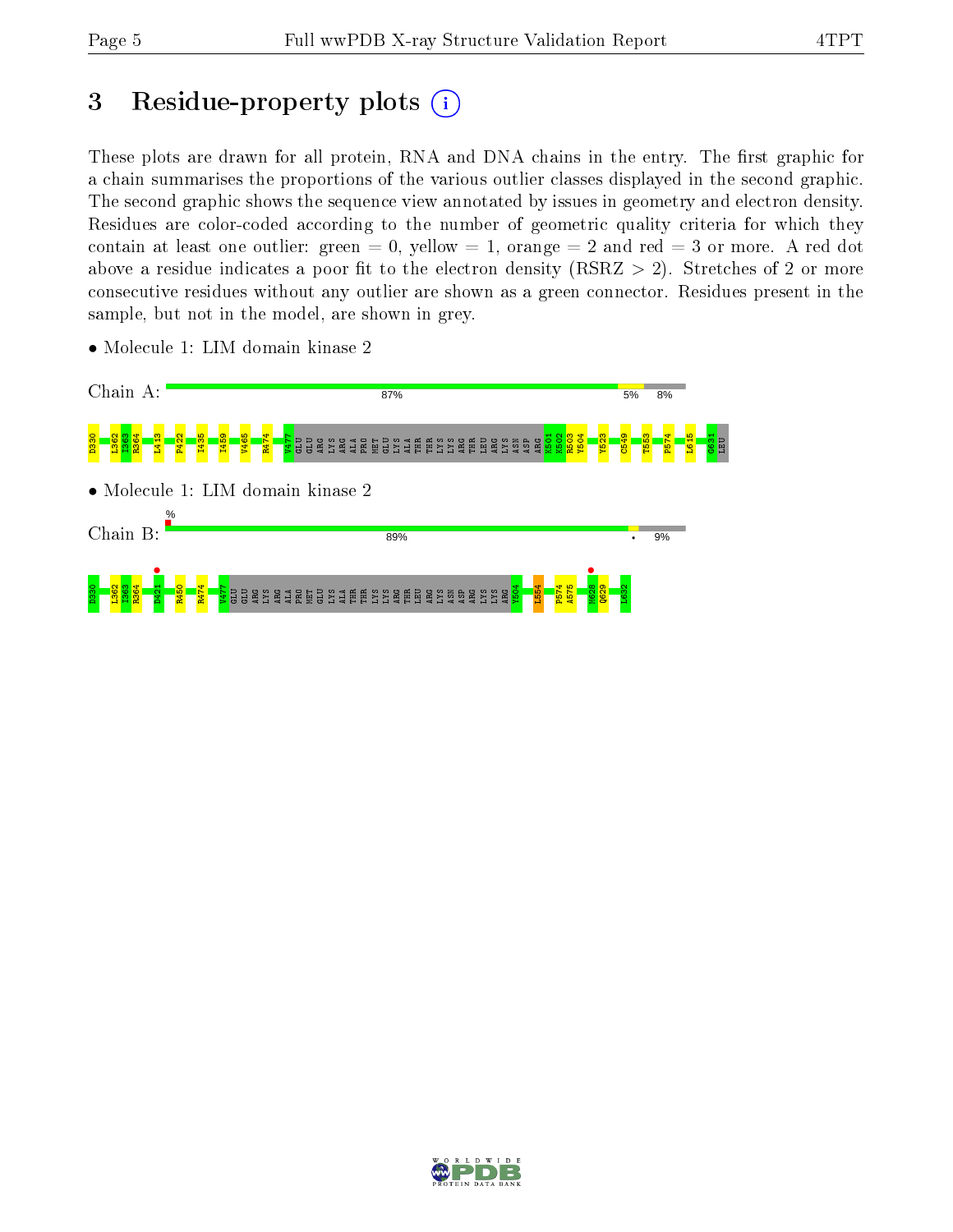## 4 Data and refinement statistics  $(i)$

| Property                                                                | Value                                               | Source     |
|-------------------------------------------------------------------------|-----------------------------------------------------|------------|
| Space group                                                             | P 1 21 1                                            | Depositor  |
| Cell constants                                                          | $51.57\text{\AA}$ 77.90Å<br>86.39Å                  | Depositor  |
| a, b, c, $\alpha$ , $\beta$ , $\gamma$                                  | $90.00^{\circ}$ $100.84^{\circ}$<br>$90.00^{\circ}$ |            |
| Resolution $(A)$                                                        | $84.82 - 2.60$                                      | Depositor  |
|                                                                         | $47.61 = 2.60$                                      | <b>EDS</b> |
| % Data completeness                                                     | 97.8 (84.82-2.60)                                   | Depositor  |
| (in resolution range)                                                   | $97.8(47.61 - 2.60)$                                | <b>EDS</b> |
| $R_{merge}$                                                             | 0.05                                                | Depositor  |
| $\mathrm{R}_{sym}$                                                      | (Not available)                                     | Depositor  |
| $\langle I/\sigma(I) \rangle^{-1}$                                      | 1.68 (at $2.61\text{\AA})$                          | Xtriage    |
| Refinement program                                                      | <b>REFMAC 5.2.0005</b>                              | Depositor  |
|                                                                         | 0.220<br>0.274<br>$\mathbf{A}$                      | Depositor  |
| $R, R_{free}$                                                           | $0.216$ ,<br>0.277                                  | DCC        |
| $\mathcal{R}_{free}$ test set                                           | 919 reflections $(4.52\%)$                          | wwPDB-VP   |
| Wilson B-factor $(A^2)$                                                 | 63.9                                                | Xtriage    |
| Anisotropy                                                              | 0.202                                               | Xtriage    |
| Bulk solvent $k_{sol}(\mathrm{e}/\mathrm{A}^3),\,B_{sol}(\mathrm{A}^2)$ | $0.29$ , $33.9$                                     | <b>EDS</b> |
| L-test for twinning <sup>2</sup>                                        | $< L >$ = 0.50, $< L^2 >$ = 0.34                    | Xtriage    |
| Estimated twinning fraction                                             | No twinning to report.                              | Xtriage    |
| $F_o, F_c$ correlation                                                  | 0.95                                                | <b>EDS</b> |
| Total number of atoms                                                   | 4509                                                | wwPDB-VP   |
| Average B, all atoms $(A^2)$                                            | 66.0                                                | wwPDB-VP   |

Xtriage's analysis on translational NCS is as follows: The largest off-origin peak in the Patterson function is  $6.42\%$  of the height of the origin peak. No significant pseudotranslation is detected.

<sup>&</sup>lt;sup>2</sup>Theoretical values of  $\langle |L| \rangle$ ,  $\langle L^2 \rangle$  for acentric reflections are 0.5, 0.333 respectively for untwinned datasets, and 0.375, 0.2 for perfectly twinned datasets.



<span id="page-5-1"></span><span id="page-5-0"></span><sup>1</sup> Intensities estimated from amplitudes.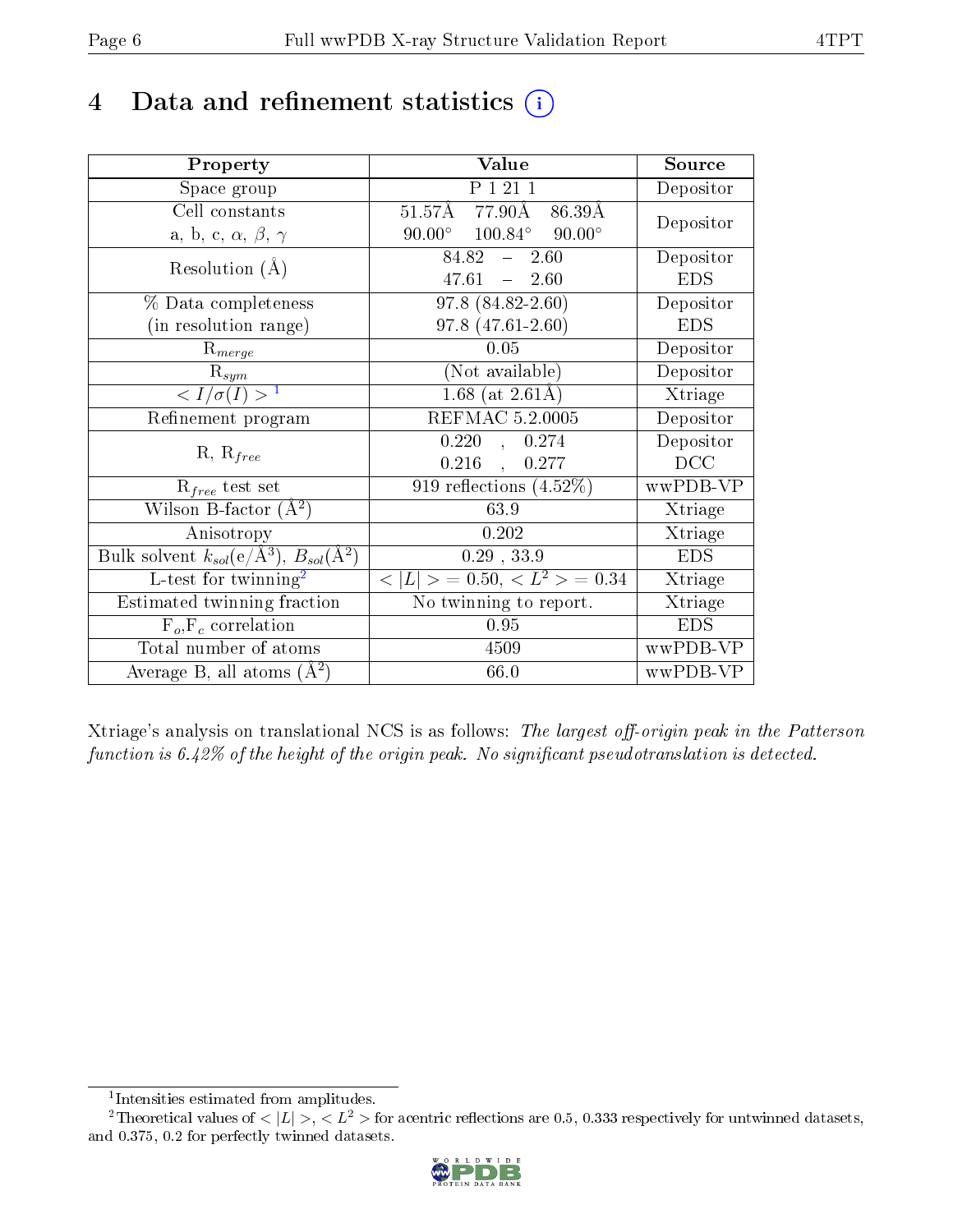# 5 Model quality  $(i)$

### 5.1 Standard geometry (i)

Bond lengths and bond angles in the following residue types are not validated in this section: 35H

The Z score for a bond length (or angle) is the number of standard deviations the observed value is removed from the expected value. A bond length (or angle) with  $|Z| > 5$  is considered an outlier worth inspection. RMSZ is the root-mean-square of all Z scores of the bond lengths (or angles).

| Mol | Chain |             | Bond lengths | Bond angles |             |  |
|-----|-------|-------------|--------------|-------------|-------------|--|
|     |       | <b>RMSZ</b> | $\# Z  > 5$  | RMSZ        | $\ Z\  > 5$ |  |
|     |       | 0.34        | 0/2271       | 0.51        | 0/3069      |  |
|     | R     | 0.33        | 0/2250       | 0.48        | 0/3044      |  |
| AH  | АH    | 0.34        | 4521         | 0.49        | 0/6113      |  |

There are no bond length outliers.

There are no bond angle outliers.

There are no chirality outliers.

There are no planarity outliers.

### $5.2$  Too-close contacts  $(i)$

In the following table, the Non-H and H(model) columns list the number of non-hydrogen atoms and hydrogen atoms in the chain respectively. The H(added) column lists the number of hydrogen atoms added and optimized by MolProbity. The Clashes column lists the number of clashes within the asymmetric unit, whereas Symm-Clashes lists symmetry related clashes.

|   |   |      | Mol   Chain   Non-H   H(model)   H(added) |      | $\vert$ Clashes $\vert$ Symm-Clashes |
|---|---|------|-------------------------------------------|------|--------------------------------------|
|   |   | 2219 |                                           | 2245 |                                      |
|   | В | 2198 |                                           | 2217 |                                      |
|   |   | 31   |                                           | 24   |                                      |
|   |   | 31   |                                           | 24   |                                      |
|   |   | 13   |                                           |      |                                      |
| ച |   |      |                                           |      |                                      |
|   |   | 4509 |                                           | 4510 |                                      |

The all-atom clashscore is defined as the number of clashes found per 1000 atoms (including hydrogen atoms). The all-atom clashscore for this structure is 1.

All (8) close contacts within the same asymmetric unit are listed below, sorted by their clash

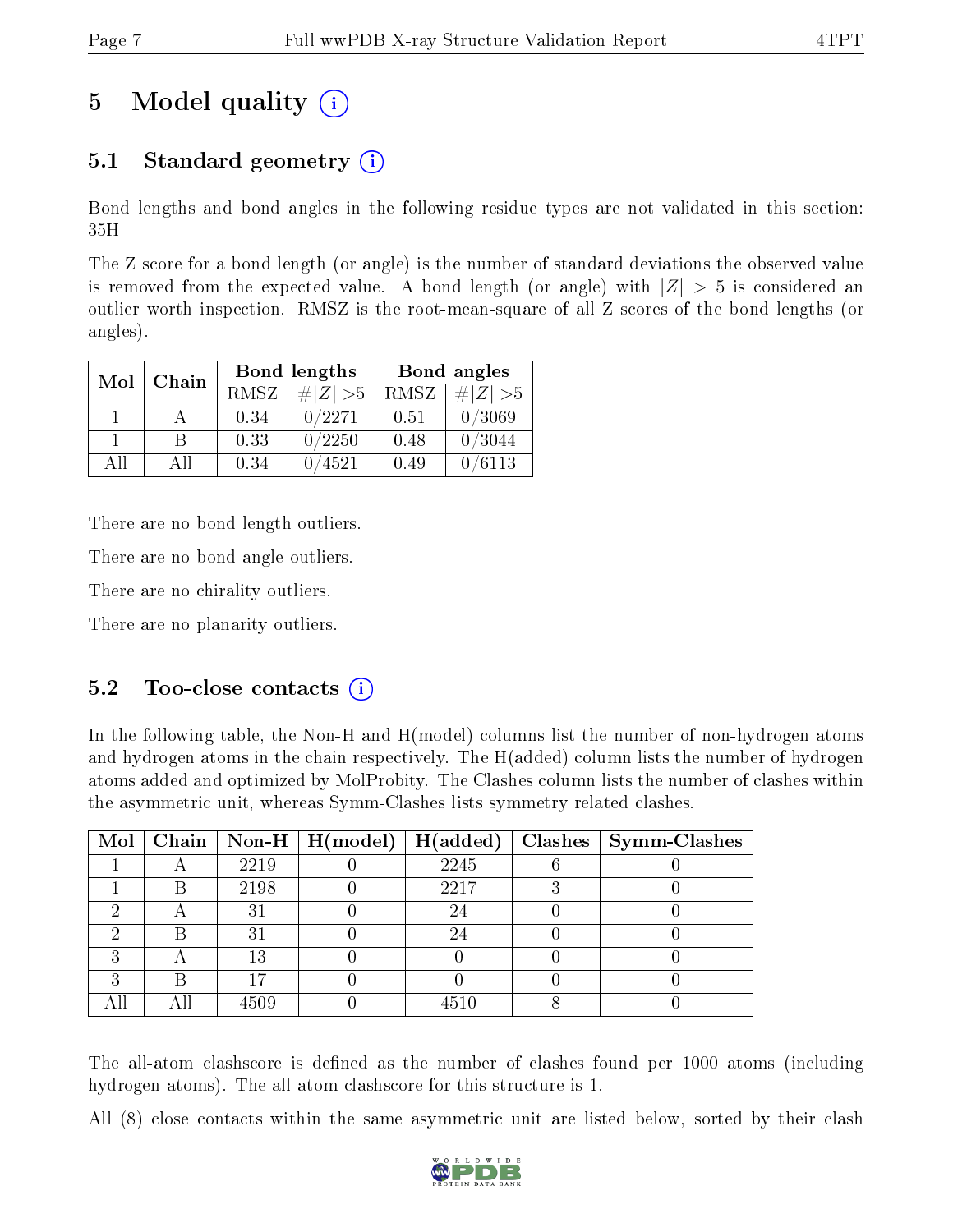| Atom-1                       | Atom-2               | Interatomic<br>distance $(A)$ | Clash<br>overlap (Å |  |
|------------------------------|----------------------|-------------------------------|---------------------|--|
| $1:A:574:PRO:\overline{HG2}$ | 1: A: 615: LEU: HD11 | 1.90                          | 0.54                |  |
| 1:A:503:ARG:HD2              | 1:B:554:LEU:HD11     | 1.91                          | 0.53                |  |
| 1:A:435:ILE:HG13             | 1: A:465: VAL:HGI1   | 1.94                          | 0.50                |  |
| 1:A:362:LEU:HD11             | 1:A:364:ARG:HD3      | 1.94                          | 0.49                |  |
| 1:B:362:LEU:HD11             | 1:B:364:ARG:HD3      | 1.96                          | 0.48                |  |
| 1:A:413:LEU:HD13             | 1: A: 459: ILE: HD11 | 1.98                          | 0.46                |  |
| 1: A:504:TYR:HB2             | 1:A:523:TYR:CZ       | 2.54                          | 0.42                |  |
| 1:B:574:PRO:O                | 1:B:575:ALA:HB3      | 2.19                          | 0.42                |  |

magnitude.

There are no symmetry-related clashes.

### 5.3 Torsion angles (i)

#### 5.3.1 Protein backbone  $(i)$

In the following table, the Percentiles column shows the percent Ramachandran outliers of the chain as a percentile score with respect to all X-ray entries followed by that with respect to entries of similar resolution.

The Analysed column shows the number of residues for which the backbone conformation was analysed, and the total number of residues.

| $\text{Mol}$ | $\mid$ Chain | Favoured<br>Analysed          |           | Allowed   Outliers |          | Percentiles |     |
|--------------|--------------|-------------------------------|-----------|--------------------|----------|-------------|-----|
|              |              | $275/303(91\%)$               | 263 (96%) | $11(4\%)$          | $1(0\%)$ | 34          | 57  |
|              |              | $273/303(90\%)$ 259 (95\%)    |           | $13(5\%)$          | $1(0\%)$ | 34          | 157 |
| All          | All          | $548/606$ (90\%)   522 (95\%) |           | $24(4\%)$          | $2(0\%)$ | 34          | 57  |

All (2) Ramachandran outliers are listed below:

| Mol | Chain | Res | Type  |
|-----|-------|-----|-------|
|     |       |     | A R G |
|     |       |     |       |

#### 5.3.2 Protein sidechains (i)

In the following table, the Percentiles column shows the percent sidechain outliers of the chain as a percentile score with respect to all X-ray entries followed by that with respect to entries of similar resolution.

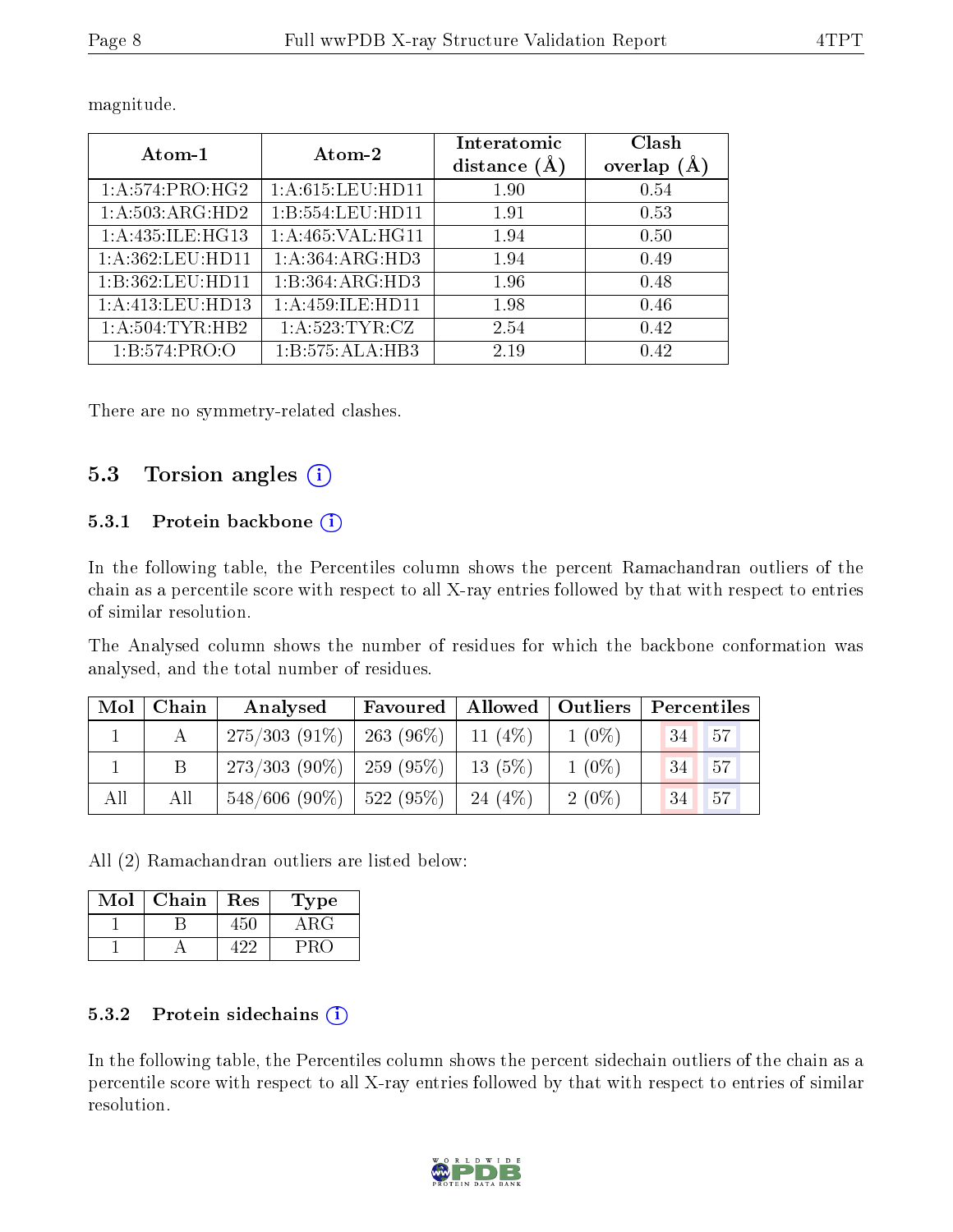| Mol | Chain | Analysed        | Rotameric   Outliers |          | Percentiles |
|-----|-------|-----------------|----------------------|----------|-------------|
|     |       | $246/268(92\%)$ | 242 $(98\%)$         | $4(2\%)$ | 62 82       |
|     |       | $244/268(91\%)$ | 241 $(99\%)$         | $3(1\%)$ | 71   87     |
| All | All   | $490/536(91\%)$ | 483 $(99\%)$         | 7(1%)    | 67 85       |

The Analysed column shows the number of residues for which the sidechain conformation was analysed, and the total number of residues.

All (7) residues with a non-rotameric sidechain are listed below:

| Mol | Chain | Res | Type                    |
|-----|-------|-----|-------------------------|
|     |       | 330 | $\overline{\text{ASP}}$ |
|     |       | 474 | ARG                     |
|     |       | 549 | <b>CYS</b>              |
|     |       | 553 | THR                     |
|     | В     | 474 | ARG                     |
|     |       | 554 | LEU                     |
|     |       | 629 | <b>GLN</b>              |

Some sidechains can be flipped to improve hydrogen bonding and reduce clashes. All (2) such sidechains are listed below:

| Mol | Chain | Res | Type |
|-----|-------|-----|------|
|     |       | 385 |      |
|     |       |     |      |

#### 5.3.3 RNA (i)

There are no RNA molecules in this entry.

### 5.4 Non-standard residues in protein, DNA, RNA chains (i)

There are no non-standard protein/DNA/RNA residues in this entry.

### 5.5 Carbohydrates (i)

There are no carbohydrates in this entry.

### 5.6 Ligand geometry (i)

2 ligands are modelled in this entry.

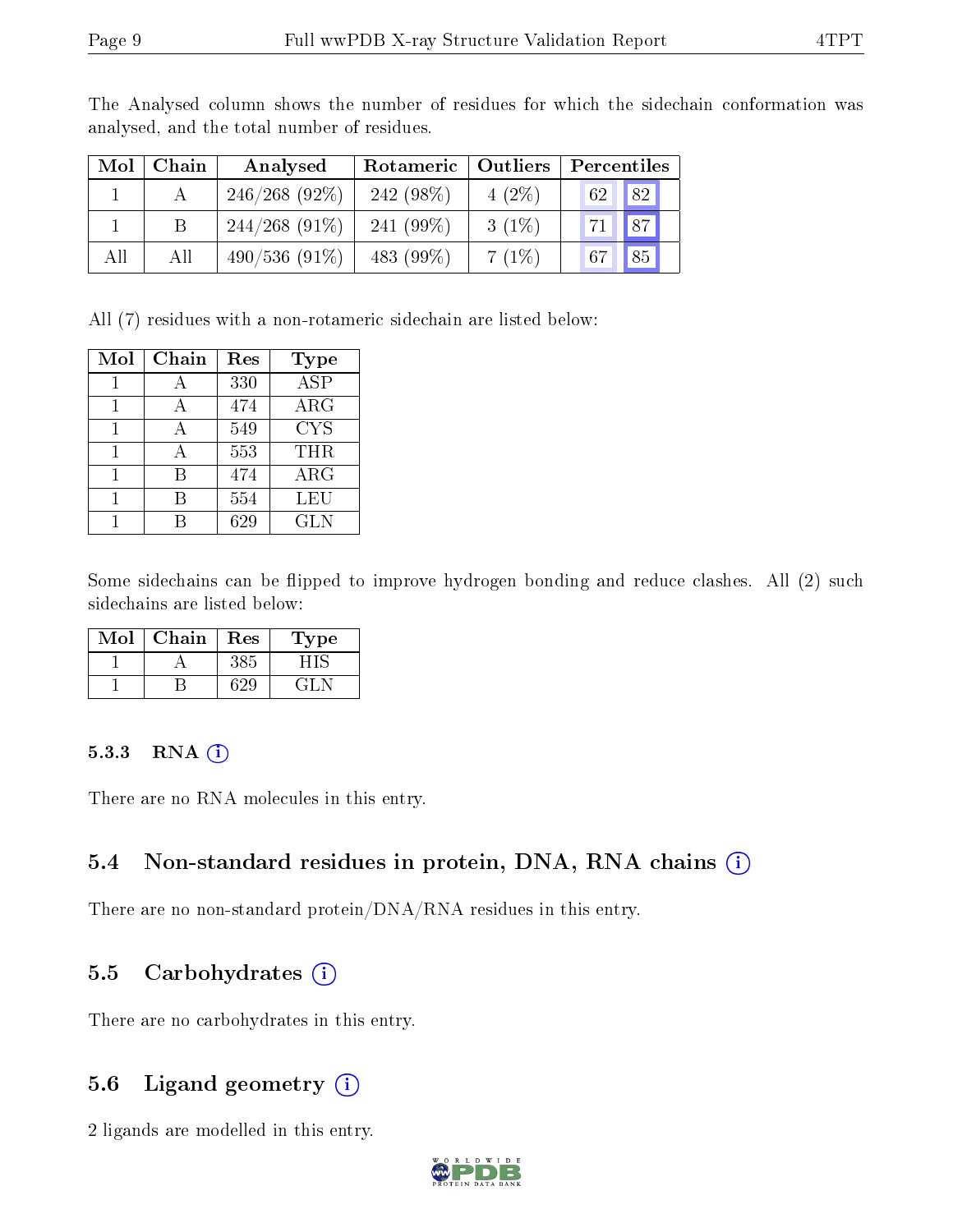In the following table, the Counts columns list the number of bonds (or angles) for which Mogul statistics could be retrieved, the number of bonds (or angles) that are observed in the model and the number of bonds (or angles) that are dened in the Chemical Component Dictionary. The Link column lists molecule types, if any, to which the group is linked. The Z score for a bond length (or angle) is the number of standard deviations the observed value is removed from the expected value. A bond length (or angle) with  $|Z| > 2$  is considered an outlier worth inspection. RMSZ is the root-mean-square of all Z scores of the bond lengths (or angles).

| Mol<br>Type |     |  |     |                 |            |      |             |          |      | $\mid$ Chain $\mid$ |  | ${\rm Res}$ | Link |  | Bond lengths |  |  | Bond angles |  |
|-------------|-----|--|-----|-----------------|------------|------|-------------|----------|------|---------------------|--|-------------|------|--|--------------|--|--|-------------|--|
|             |     |  |     |                 | Counts     | RMSZ | # $ Z  > 2$ | Counts   | RMSZ | # Z                 |  |             |      |  |              |  |  |             |  |
|             | 35H |  | 701 |                 | 32, 33, 33 | 0.66 | 1(3%)       | 43,46,46 | 1.83 | $5(11\%)$           |  |             |      |  |              |  |  |             |  |
|             | 35H |  | 701 | $\qquad \qquad$ | 32, 33, 33 | 0.66 | 1(3%)       | 43,46,46 | 1.61 | 6 $(13%)$           |  |             |      |  |              |  |  |             |  |

In the following table, the Chirals column lists the number of chiral outliers, the number of chiral centers analysed, the number of these observed in the model and the number defined in the Chemical Component Dictionary. Similar counts are reported in the Torsion and Rings columns. '-' means no outliers of that kind were identified.

| Mol |     |     |                          | $\top$ Type   Chain   Res   Link   Chirals | <b>Torsions</b>                                                    | Rings |
|-----|-----|-----|--------------------------|--------------------------------------------|--------------------------------------------------------------------|-------|
|     | 35H | 701 | $\sim$                   | <b>Contract Contract Contract</b>          | $15/29/29/29$   0/3/3/3                                            |       |
|     | 35H | 701 | $\overline{\phantom{a}}$ |                                            | $\left( \frac{4/29/29/29}{2} \right) \left( \frac{0}{3/3} \right)$ |       |

All (2) bond length outliers are listed below:

|  |     | $\mid$ Mol $\mid$ Chain $\mid$ Res $\mid$ Type $\mid$ Atoms | $\mathbf{Z}$ | Observed( $\AA$ )   Ideal( $\AA$ ) |  |
|--|-----|-------------------------------------------------------------|--------------|------------------------------------|--|
|  |     | $701$   35H   C13-N12   2.72                                |              | $1.39\,$                           |  |
|  | 701 | $35H$   C13-N12   2.43                                      |              | $1.38\,$                           |  |

All (11) bond angle outliers are listed below:

| Mol                         | Chain | Res | Type | Atoms                                             | Z       | Observed $(^\circ)$ | $\text{Ideal}({}^o)$ |
|-----------------------------|-------|-----|------|---------------------------------------------------|---------|---------------------|----------------------|
| $\overline{2}$              | А     | 701 | 35H  | O <sub>24</sub> -S <sub>22</sub> -O <sub>25</sub> | $-8.75$ | 108.80              | 119.55               |
| $\overline{2}$              | В     | 701 | 35H  | O <sub>24</sub> -S <sub>22</sub> -O <sub>25</sub> | $-6.74$ | 111.27              | 119.55               |
| 2                           | А     | 701 | 35H  | $C15-C13-N12$                                     | 4.83    | 126.09              | 118.54               |
| 2                           | B     | 701 | 35H  | $C15-C13-N12$                                     | 4.50    | 125.57              | 118.54               |
| $\overline{2}$              | B     | 701 | 35H  | O <sub>16</sub> -C <sub>13</sub> -N <sub>12</sub> | $-3.11$ | 118.67              | 122.41               |
| $\mathcal{D}$               | A     | 701 | 35H  | O <sub>16</sub> -C <sub>13</sub> -N <sub>12</sub> | $-3.05$ | 118.74              | 122.41               |
| $\mathcal{D}$               | B     | 701 | 35H  | C18-S22-N23                                       | 2.76    | 110.30              | 106.83               |
| $\mathcal{D}_{\mathcal{A}}$ | А     | 701 | 35H  | O <sub>16</sub> -C <sub>13</sub> -C <sub>15</sub> | $-2.60$ | 115.17              | 120.23               |
| $\overline{2}$              | B     | 701 | 35H  | O <sub>16</sub> -C <sub>13</sub> -C <sub>15</sub> | $-2.31$ | 115.73              | 120.23               |
| $\overline{2}$              | В     | 701 | 35H  | $C11-N12-C13$                                     | 2.16    | 125.40              | 119.92               |
| $\overline{2}$              | А     | 701 | 35H  | O <sub>25</sub> -S <sub>22</sub> -C <sub>18</sub> | 2.07    | 110.51              | 107.97               |

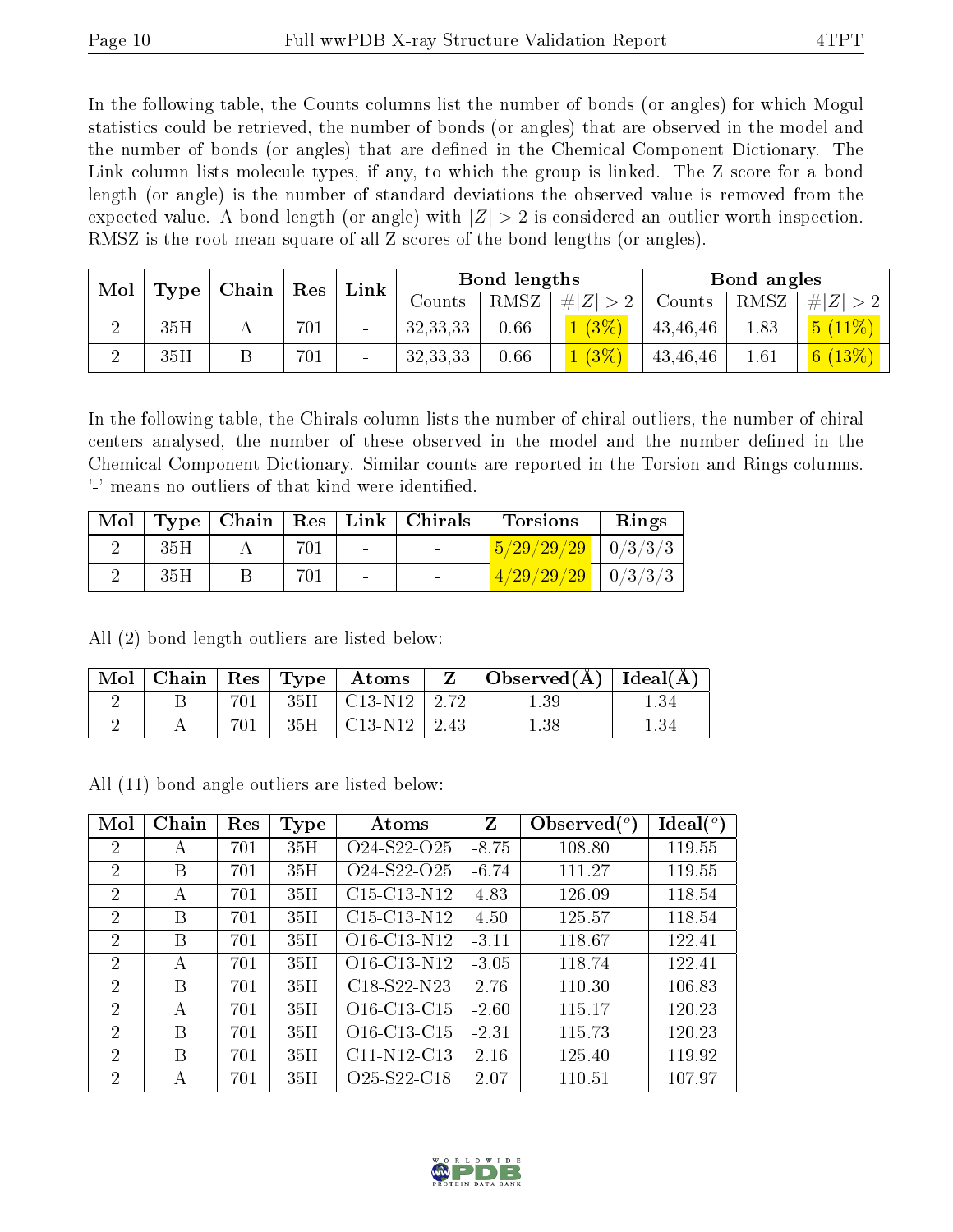There are no chirality outliers.

| Mol                         | Chain | Res | Type | Atoms                                                              |
|-----------------------------|-------|-----|------|--------------------------------------------------------------------|
| $\overline{2}$              | В     | 701 | 35H  | O10-C7-C8-O9                                                       |
| $\mathcal{D}_{\mathcal{A}}$ | А     | 701 | 35H  | C <sub>26</sub> -N <sub>23</sub> -S <sub>22</sub> -O <sub>25</sub> |
| 2                           | B     | 701 | 35H  | C <sub>26</sub> -N <sub>23</sub> -S <sub>22</sub> -O <sub>25</sub> |
| $\mathcal{D}_{\mathcal{A}}$ | А     | 701 | 35H  | C <sub>26</sub> -N <sub>23</sub> -S <sub>22</sub> -C <sub>18</sub> |
| 2                           | R     | 701 | 35H  | $\overline{\text{C26}}$ -N23-S22-C18                               |
| $\mathfrak{D}$              | В     | 701 | 35H  | C <sub>26</sub> -N <sub>23</sub> -S <sub>22</sub> -O <sub>24</sub> |
| $\overline{2}$              | А     | 701 | 35H  | C <sub>26</sub> -N <sub>23</sub> -S <sub>22</sub> -O <sub>24</sub> |
| $\mathcal{D}$               | А     | 701 | 35H  | C4-C6-C7-C8                                                        |
| 2                           |       | 701 | 35H  | C5-C6-C7-C8                                                        |

All (9) torsion outliers are listed below:

There are no ring outliers.

No monomer is involved in short contacts.

The following is a two-dimensional graphical depiction of Mogul quality analysis of bond lengths, bond angles, torsion angles, and ring geometry for all instances of the Ligand of Interest. In addition, ligands with molecular weight > 250 and outliers as shown on the validation Tables will also be included. For torsion angles, if less then 5% of the Mogul distribution of torsion angles is within 10 degrees of the torsion angle in question, then that torsion angle is considered an outlier. Any bond that is central to one or more torsion angles identified as an outlier by Mogul will be highlighted in the graph. For rings, the root-mean-square deviation (RMSD) between the ring in question and similar rings identified by Mogul is calculated over all ring torsion angles. If the average RMSD is greater than 60 degrees and the minimal RMSD between the ring in question and any Mogul-identied rings is also greater than 60 degrees, then that ring is considered an outlier. The outliers are highlighted in purple. The color gray indicates Mogul did not find sufficient equivalents in the CSD to analyse the geometry.



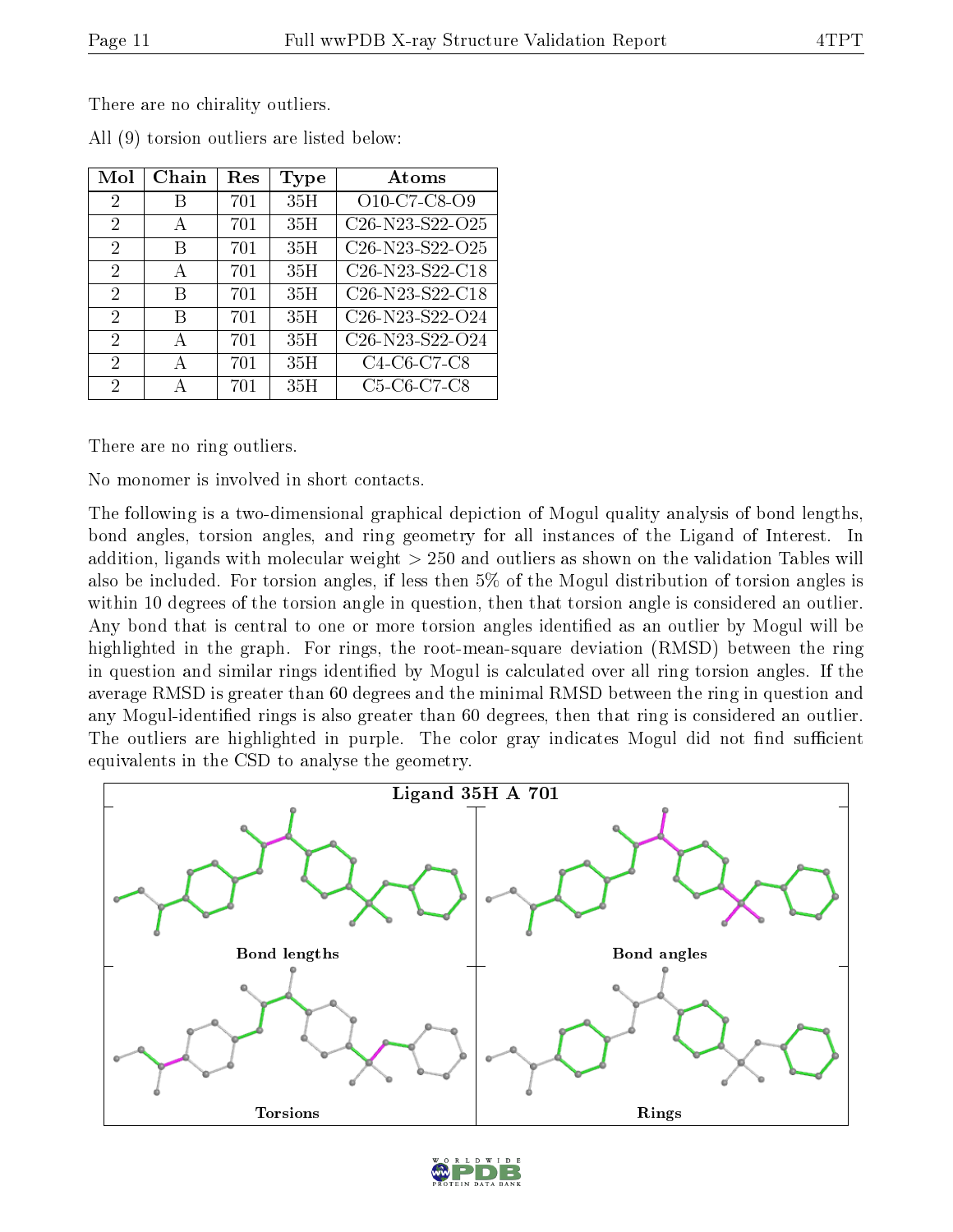

## 5.7 [O](https://www.wwpdb.org/validation/2017/XrayValidationReportHelp#nonstandard_residues_and_ligands)ther polymers (i)

There are no such residues in this entry.

### 5.8 Polymer linkage issues (i)

There are no chain breaks in this entry.

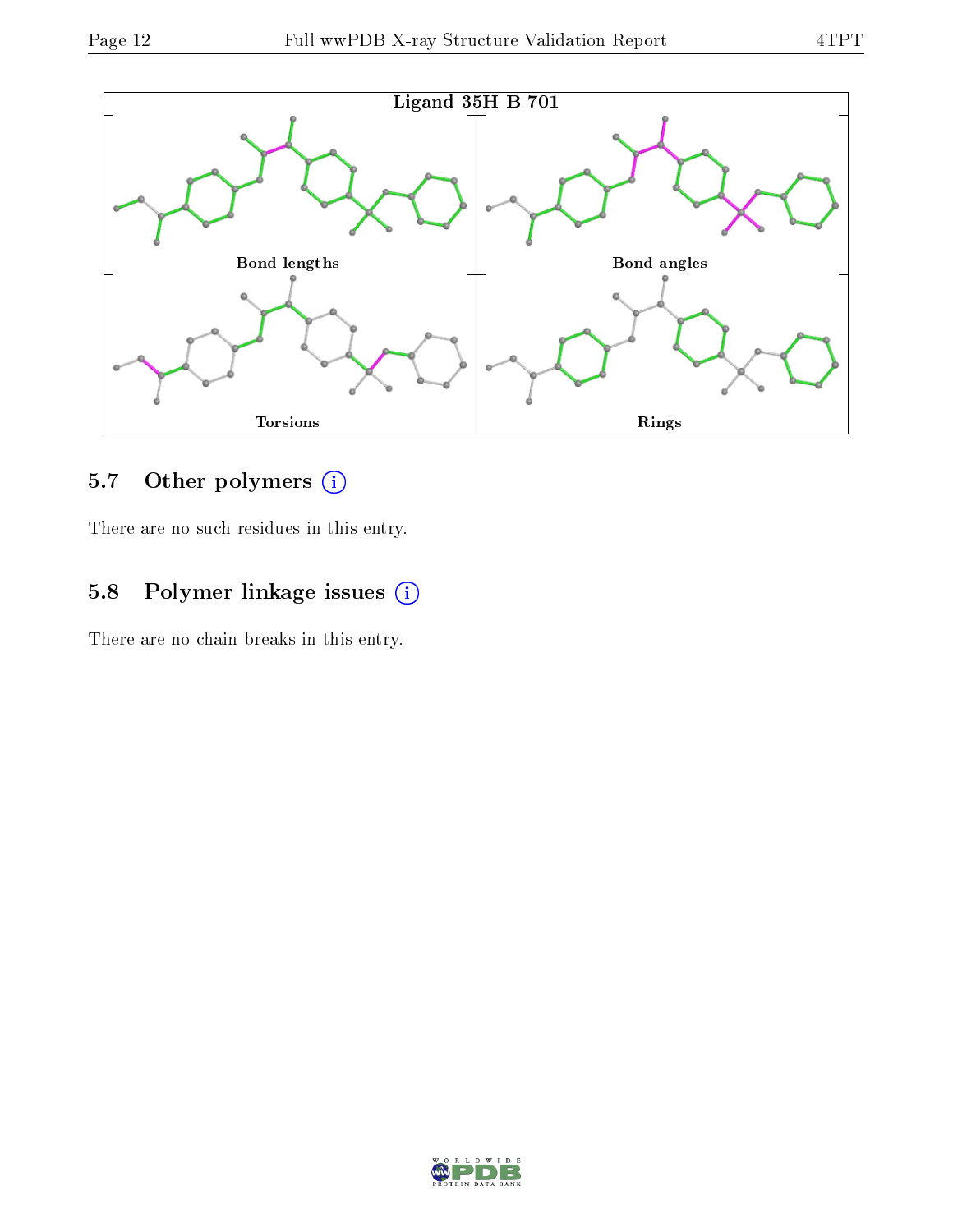## 6 Fit of model and data  $\left( \cdot \right)$

### 6.1 Protein, DNA and RNA chains (i)

In the following table, the column labelled  $#RSRZ>2'$  contains the number (and percentage) of RSRZ outliers, followed by percent RSRZ outliers for the chain as percentile scores relative to all X-ray entries and entries of similar resolution. The OWAB column contains the minimum, median,  $95<sup>th</sup>$  percentile and maximum values of the occupancy-weighted average B-factor per residue. The column labelled  $Q < 0.9$  lists the number of (and percentage) of residues with an average occupancy less than 0.9.

| Mol | Chain | Analysed         | ${ <\hspace{-1.5pt}{\mathrm{RSRZ}} \hspace{-1.5pt}>}$ | $\#\text{RSRZ}\text{>2}$           | $OWAB(A^2)$     | Q <sub>0.9</sub> |
|-----|-------|------------------|-------------------------------------------------------|------------------------------------|-----------------|------------------|
|     |       | $279/303(92\%)$  | $-0.30$                                               | $0$ 100 100                        | 44, 60, 92, 105 | 12(4%)           |
|     |       | $277/303(91\%)$  | $-0.26$                                               | $2(0\%)$ 87<br>$\sqrt{86}$         | 45, 66, 99, 109 | $11(3\%)$        |
| All | All   | $556/606$ (91\%) | $-0.28$                                               | $\mid 2(0\%) \mid 92 \mid 91 \mid$ | 44, 64, 95, 109 | 23 $(4%)$        |

All (2) RSRZ outliers are listed below:

| Mol | Chain | Res | Type | $\bf RSRZ$ |
|-----|-------|-----|------|------------|
|     |       | 628 |      |            |
|     |       | 491 |      |            |

### 6.2 Non-standard residues in protein, DNA, RNA chains  $(i)$

There are no non-standard protein/DNA/RNA residues in this entry.

### 6.3 Carbohydrates (i)

There are no carbohydrates in this entry.

### 6.4 Ligands  $(i)$

In the following table, the Atoms column lists the number of modelled atoms in the group and the number defined in the chemical component dictionary. The B-factors column lists the minimum, median,  $95<sup>th</sup>$  percentile and maximum values of B factors of atoms in the group. The column labelled  $Q< 0.9$ ' lists the number of atoms with occupancy less than 0.9.

| Mol |     |          |          |      |      | $\vert$ Type   Chain   Res   Atoms   RSCC   RSR   B-factors $(A^2)$   Q<0.9 |  |
|-----|-----|----------|----------|------|------|-----------------------------------------------------------------------------|--|
|     | 35H | $-701$ + | $+31/31$ | 0.96 | 0.16 | 48, 51, 53, 58                                                              |  |
|     | 35H | 701      | $-31/31$ | 0.97 | 0.14 | 39,44,49,52                                                                 |  |

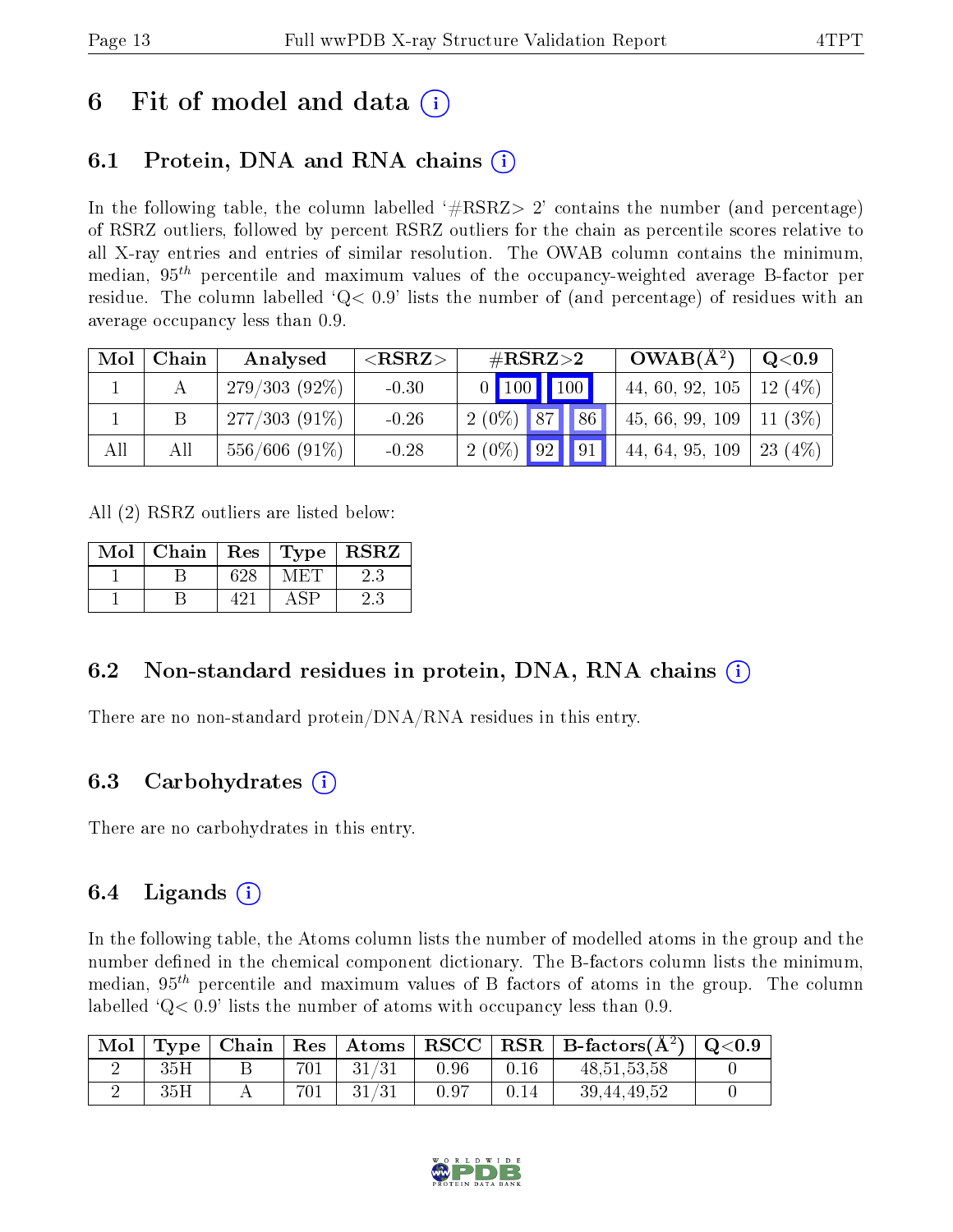The following is a graphical depiction of the model fit to experimental electron density of all instances of the Ligand of Interest. In addition, ligands with molecular weight  $> 250$  and outliers as shown on the geometry validation Tables will also be included. Each fit is shown from different orientation to approximate a three-dimensional view.